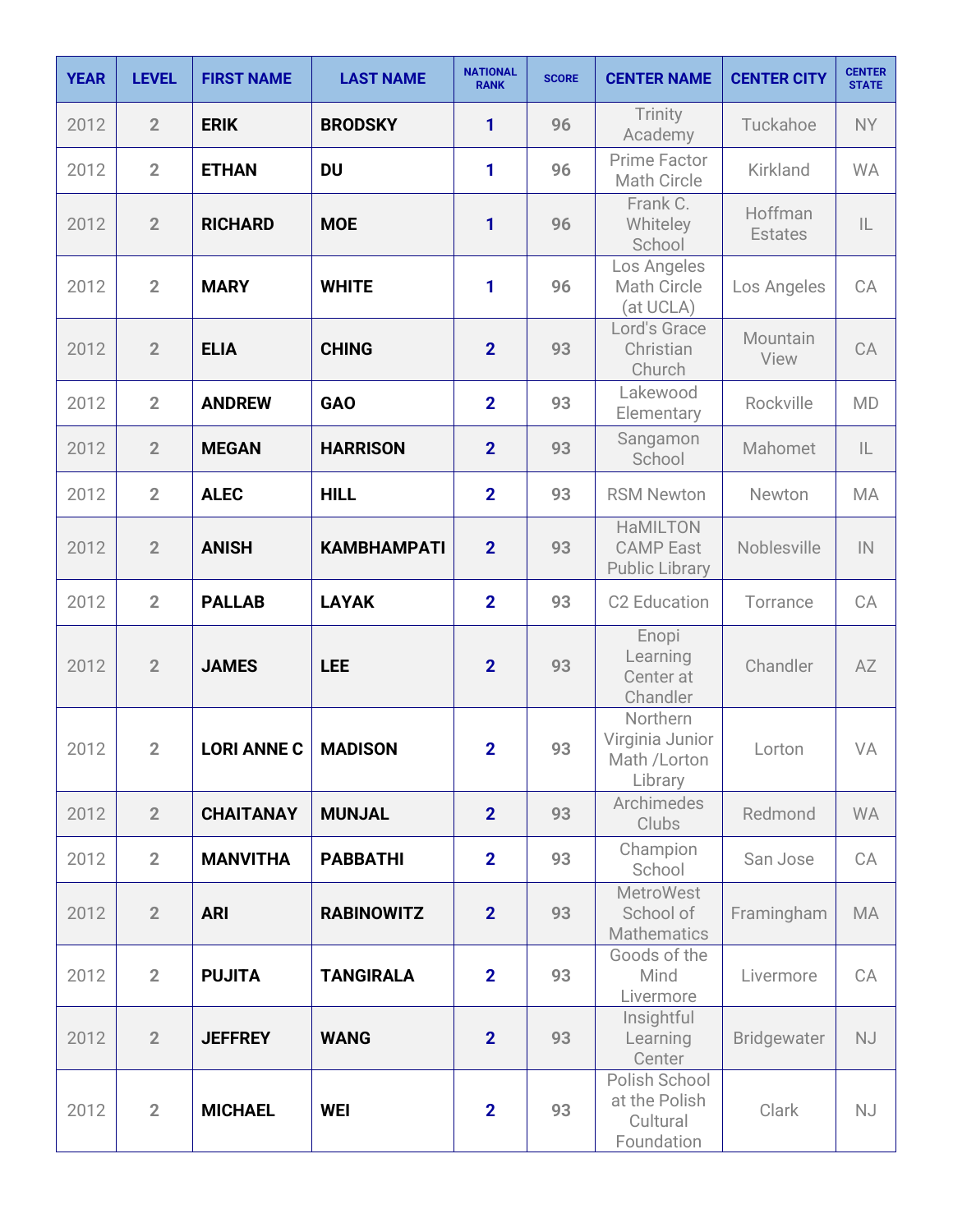| 2012 | $\overline{2}$ | <b>ALEXANDER</b>  | <b>WITKOWSKI</b>  | $\overline{2}$          | 93 | Polish School<br>of Long<br>Island, Inc.            | Copiaque           | <b>NY</b> |
|------|----------------|-------------------|-------------------|-------------------------|----|-----------------------------------------------------|--------------------|-----------|
| 2012 | $\overline{2}$ | <b>DANIEL</b>     | <b>YIN</b>        | $\overline{2}$          | 93 | Hunter<br>College                                   | New York           | <b>NY</b> |
| 2012 | $\overline{2}$ | <b>PAURAV</b>     | <b>KANANUR</b>    | $\overline{\mathbf{3}}$ | 92 | Southgate<br>Community<br>Center                    | Reston             | VA        |
| 2012 | $\overline{2}$ | <b>SRAVANTH</b>   | <b>MALLA</b>      | 3                       | 92 | Holy Name of<br>Jesus School                        | Valhalla           | <b>NY</b> |
| 2012 | $\overline{2}$ | <b>DENNIS</b>     | <b>DU</b>         | 4                       | 91 | University of<br>North Dakota                       | <b>Grand Forks</b> | <b>ND</b> |
| 2012 | $\overline{2}$ | <b>ANNIKA</b>     | <b>JOHNSON</b>    | 4                       | 91 | <b>RSM</b><br>Lexington                             | Lexington          | MA        |
| 2012 | $\overline{2}$ | <b>AARON</b>      | <b>KAN</b>        | 4                       | 91 | <b>Russian Kids</b><br>House                        | Reston             | VA        |
| 2012 | $\overline{2}$ | <b>KUSH</b>       | <b>SANTOSH</b>    | 4                       | 91 | Champion<br>School                                  | San Jose           | CA        |
| 2012 | $\overline{2}$ | <b>OVIYA</b>      | <b>SEENIRAJ</b>   | $\overline{\mathbf{4}}$ | 91 | Champion<br>School                                  | San Jose           | CA        |
| 2012 | $\overline{2}$ | <b>PHILIP</b>     | <b>BELIN</b>      | 5                       | 90 | Hunter<br>College                                   | New York           | <b>NY</b> |
| 2012 | $\overline{2}$ | <b>CORWIN</b>     | <b>CHEUNG</b>     | 5                       | 90 | Hunter<br>College                                   | New York           | <b>NY</b> |
| 2012 | $\overline{2}$ | <b>PRIYANKA</b>   | <b>DEKA</b>       | 5                       | 90 | <b>MetroWest</b><br>School of<br><b>Mathematics</b> | Framingham         | MA        |
| 2012 | $\overline{2}$ | <b>KAI</b>        | <b>FELLER</b>     | 5                       | 90 | Archimedes<br>Clubs                                 | Redmond            | <b>WA</b> |
| 2012 | $\overline{2}$ | <b>PRATYUSH</b>   | <b>JAISHANKER</b> | 5                       | 90 | <b>Smita Classes</b>                                | Annandale          | VA        |
| 2012 | $\overline{2}$ | <b>DARIA</b>      | <b>LEVENKOVA</b>  | 5                       | 90 | Prime Factor<br><b>Math Circle</b>                  | <b>Kirkland</b>    | <b>WA</b> |
| 2012 | $\overline{2}$ | <b>ILARIA</b>     | <b>SEIDEL</b>     | 5                       | 90 | <b>RSM Newton</b>                                   | Newton             | MA        |
| 2012 | $\overline{2}$ | <b>MAXIMILIAN</b> | <b>WANG</b>       | $5\phantom{1}$          | 90 | Archimedes<br>Clubs                                 | Redmond            | <b>WA</b> |
| 2012 | $\overline{2}$ | <b>ARYA</b>       | <b>ADAKE</b>      | $6\phantom{1}$          | 89 | Smita Classes                                       | Annandale          | VA        |
| 2012 | $\overline{2}$ | <b>MICHAEL</b>    | <b>CHOI</b>       | $6\phantom{1}6$         | 89 | Greenbriar<br>West Math<br>Club                     | Chantilly          | VA        |
| 2012 | $\overline{2}$ | <b>NEIL</b>       | <b>CHOWDHURY</b>  | $6\phantom{1}6$         | 89 | Fr<br>Twardowski<br>Polish School                   | <b>Bellevue</b>    | <b>WA</b> |
| 2012 | $\overline{2}$ | <b>DEAN</b>       | <b>CURETON</b>    | $6\phantom{1}6$         | 89 | Hunter<br>College                                   | New York           | <b>NY</b> |
| 2012 | $\overline{2}$ | <b>SHRIYA</b>     | <b>DAVE</b>       | $6\phantom{1}6$         | 89 | University of<br>Kansas                             | Lawrence           | KS        |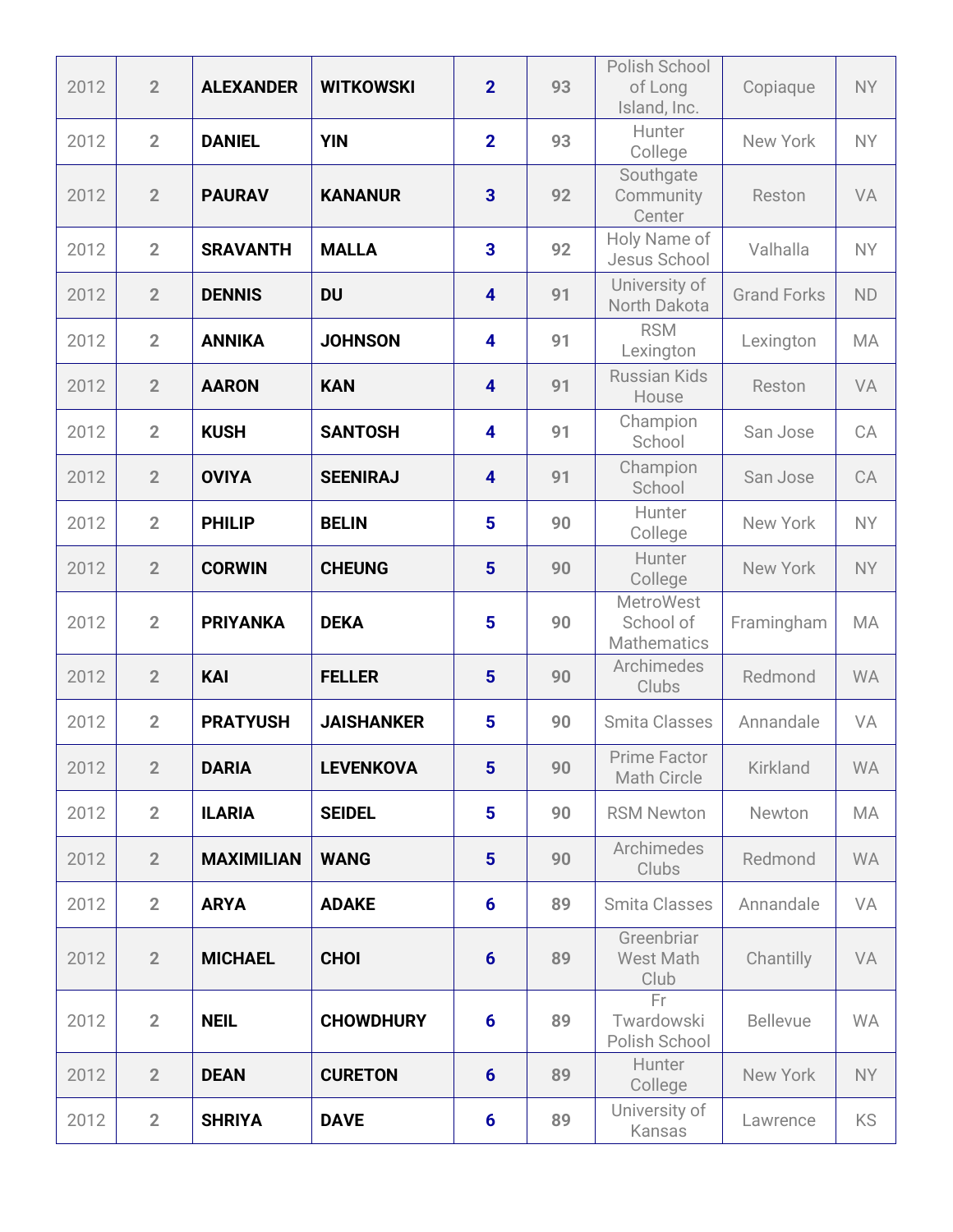| 2012 | $\overline{2}$ | <b>JOSHUA</b> | <b>GINZBURG</b>    | $6\phantom{1}6$ | 89 | <b>MetroWest</b><br>School of<br><b>Mathematics</b>          | Framingham       | <b>MA</b> |
|------|----------------|---------------|--------------------|-----------------|----|--------------------------------------------------------------|------------------|-----------|
| 2012 | $\overline{2}$ | <b>ADRIAN</b> | <b>HIBLE</b>       | 6               | 89 | Sangamon<br>School                                           | Mahomet          | IL        |
| 2012 | $\overline{2}$ | <b>VISHNU</b> | <b>IYER</b>        | $6\phantom{1}6$ | 89 | <b>HaMILTON</b><br><b>CAMP East</b><br><b>Public Library</b> | Noblesville      | IN        |
| 2012 | $\overline{2}$ | <b>SZYMON</b> | <b>MAMRO</b>       | $6\phantom{1}$  | 89 | St Joseph<br>School                                          | Webster          | MA        |
| 2012 | $\overline{2}$ | <b>STELLA</b> | <b>SHEN</b>        | $6\phantom{1}6$ | 89 | <b>RSM Andover</b>                                           | Andover          | <b>MA</b> |
| 2012 | $\overline{2}$ | <b>DANIEL</b> | <b>YUAN</b>        | $6\phantom{1}6$ | 89 | Lakewood<br>Elementary                                       | Rockville        | <b>MD</b> |
| 2012 | $\overline{2}$ | <b>PUNEET</b> | <b>BAGGA</b>       | $\overline{7}$  | 88 | Tomahawk<br>Ridge<br>Community<br>Center                     | Overland<br>Park | <b>KS</b> |
| 2012 | $\overline{2}$ | <b>SALONI</b> | <b>BEDI</b>        | $\overline{7}$  | 88 | <b>Smita Classes</b>                                         | Annandale        | VA        |
| 2012 | $\overline{2}$ | <b>RIYA</b>   | <b>BHATLA</b>      | $\overline{7}$  | 88 | Cedar Mill<br>Library                                        | Portland         | <b>OR</b> |
| 2012 | $\overline{2}$ | <b>ADYA</b>   | <b>BHATTA</b>      | $\overline{7}$  | 88 | <b>UNC CH Math</b><br>Dept (Phillips<br>Bldg)                | Chapel Hill      | <b>NC</b> |
| 2012 | $\overline{2}$ | <b>JULIA</b>  | <b>CHOLEWINSKA</b> | $\overline{7}$  | 88 | Fr<br>Twardowski<br>Polish School                            | <b>Bellevue</b>  | <b>WA</b> |
| 2012 | $\overline{2}$ | <b>JULIA</b>  | <b>KIM</b>         | $\overline{7}$  | 88 | Hunter<br>College                                            | New York         | <b>NY</b> |
| 2012 | $\overline{2}$ | <b>JUSTIN</b> | $\mathsf{L}$       | $\overline{7}$  | 88 | Frank<br>Bergman<br>Elementary<br>School                     | Manhattan        | KS        |
| 2012 | $\overline{2}$ | <b>ANKUR</b>  | <b>MOOLKY</b>      | $\overline{7}$  | 88 | Cedar Mill<br>Library                                        | Portland         | <b>OR</b> |
| 2012 | $\overline{2}$ | <b>JAY</b>    | <b>NAGPAUL</b>     | $\overline{7}$  | 88 | <b>MetroWest</b><br>School of<br><b>Mathematics</b>          | Framingham       | <b>MA</b> |
| 2012 | $\overline{2}$ | <b>AMEYA</b>  | <b>PURAO</b>       | $\overline{7}$  | 88 | Copernicus<br>School                                         | Houston          | TX        |
| 2012 | $\overline{2}$ | <b>JOY</b>    | <b>SONG</b>        | $\overline{7}$  | 88 | Sunshine<br>Academy                                          | Centerville      | VA        |
| 2012 | $\overline{2}$ | <b>MARIA</b>  | <b>STEIS</b>       | $\overline{7}$  | 88 | <b>Little Stars</b>                                          | Reston           | VA        |
| 2012 | $\overline{2}$ | <b>JAMES</b>  | <b>XU</b>          | $\overline{7}$  | 88 | MyEdMaster                                                   | Herndon          | VA        |
| 2012 | $\overline{2}$ | <b>SNEHA</b>  | <b>YADAV</b>       | $\overline{7}$  | 88 | <b>MetroWest</b><br>School of<br><b>Mathematics</b>          | Framingham       | MA        |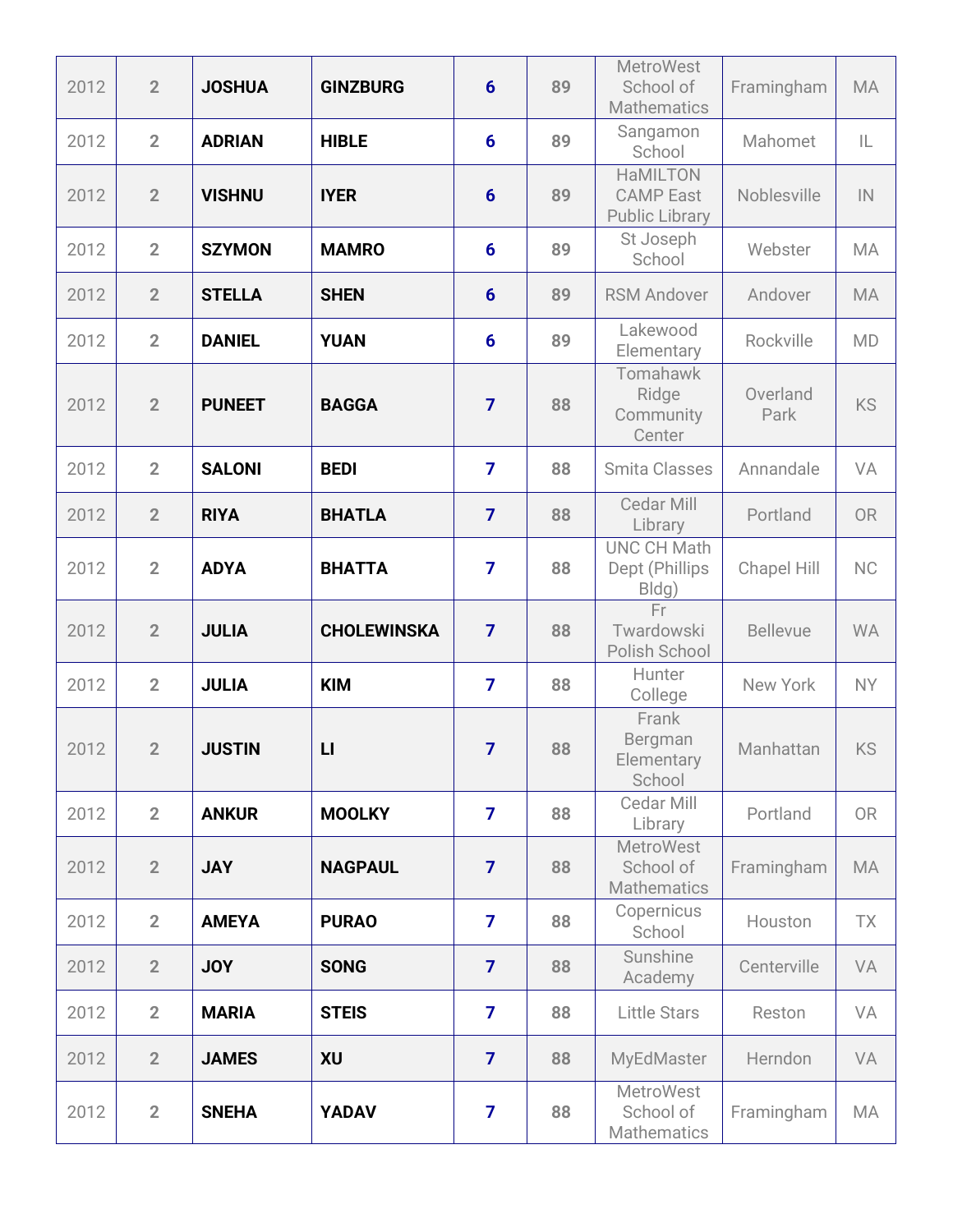| 2012 | $\overline{2}$ | <b>PAUL</b>     | <b>BRAVERMAN</b>                | 8                | 87 | MathRound                                                                    | Swampscott         | <b>MA</b> |
|------|----------------|-----------------|---------------------------------|------------------|----|------------------------------------------------------------------------------|--------------------|-----------|
| 2012 | $\overline{2}$ | <b>TANVI</b>    | <b>JAMBOTKAR</b>                | 8                | 87 | Archimedes<br>Clubs                                                          | Redmond            | <b>WA</b> |
| 2012 | $\overline{2}$ | <b>SANJANA</b>  | <b>KUCHIBHOTLA</b>              | 8                | 87 | E.Nopi<br>Learning and<br>Enrichment -<br><b>Skokie</b>                      | <b>Skokie</b>      | IL        |
| 2012 | $\overline{2}$ | <b>NILAY</b>    | <b>KUNDU</b>                    | 8                | 87 | L.P. Collins<br>Elementary<br>School                                         | Cupertino          | CA        |
| 2012 | $\overline{2}$ | <b>ETHAN</b>    | <b>LOEWENBERG</b>               | 8                | 87 | <b>RSM Newton</b>                                                            | Newton             | <b>MA</b> |
| 2012 | $\overline{2}$ | <b>GEORGE</b>   | <b>ZHANG</b>                    | 8                | 87 | Cordova<br><b>Branch Library</b>                                             | Cordova            | TN        |
| 2012 | $\overline{2}$ | <b>SANJAY</b>   | <b>AIYER</b>                    | 9                | 86 | Sunshine<br>Academy                                                          | Centerville        | <b>VA</b> |
| 2012 | $\overline{2}$ | <b>CHAITNA</b>  | <b>DESHMUKH</b>                 | 9                | 86 | Prime Factor<br>Math Circle                                                  | Kirkland           | <b>WA</b> |
| 2012 | $\overline{2}$ | <b>DENNIS</b>   | <b>DUBINCHIK</b>                | 9                | 86 | JCC-RSM-<br>Louisville                                                       | Louisville         | KY        |
| 2012 | $\overline{2}$ | <b>AMY</b>      | <b>FENG</b>                     | 9                | 86 | <b>State</b><br>University of<br>New York,<br>College at<br><b>Brockport</b> | <b>Brockport</b>   | <b>NY</b> |
| 2012 | $\overline{2}$ | <b>CAITLIN</b>  | GU                              | $\boldsymbol{9}$ | 86 | <b>RSM</b><br>Lexington                                                      | Lexington          | <b>MA</b> |
| 2012 | $\overline{2}$ | <b>ANDREW</b>   | <b>HUANG</b>                    | 9                | 86 | Sunshine<br>Academy                                                          | Centerville        | VA        |
| 2012 | $\mathbf 2$    | <b>ANDRUSHA</b> | <b>PARILOV</b><br><b>HARDEN</b> | $\boldsymbol{9}$ | 86 | Russian<br>School of<br><b>Dallas</b>                                        | <b>Dallas</b>      | <b>TX</b> |
| 2012 | $\overline{2}$ | <b>AADITYA</b>  | <b>SAHA</b>                     | 9                | 86 | Church of the<br>New<br>Covenant<br>Pres. Church                             | Doraville          | GA        |
| 2012 | $\overline{2}$ | <b>DANIEL</b>   | <b>SALKINDER</b>                | 9                | 86 | <b>Stony Brook</b><br>University,<br>Dept. of<br><b>Mathematics</b>          | <b>Stony Brook</b> | <b>NY</b> |
| 2012 | $\overline{2}$ | <b>ANOUSHKA</b> | <b>UPADHYE</b>                  | 9                | 86 | Wish2Excel                                                                   | Ashburn            | VA        |
| 2012 | $\overline{2}$ | <b>KEVIN</b>    | <b>WESOLOWSKI</b>               | 9                | 86 | Polish School<br>of Long<br>Island, Inc.                                     | Copiaque           | <b>NY</b> |
| 2012 | $\overline{2}$ | <b>INDIA</b>    | <b>YEOH</b>                     | 9                | 86 | Hunter<br>Colllege<br>Campus are<br>Allowed                                  | New York           | <b>NY</b> |